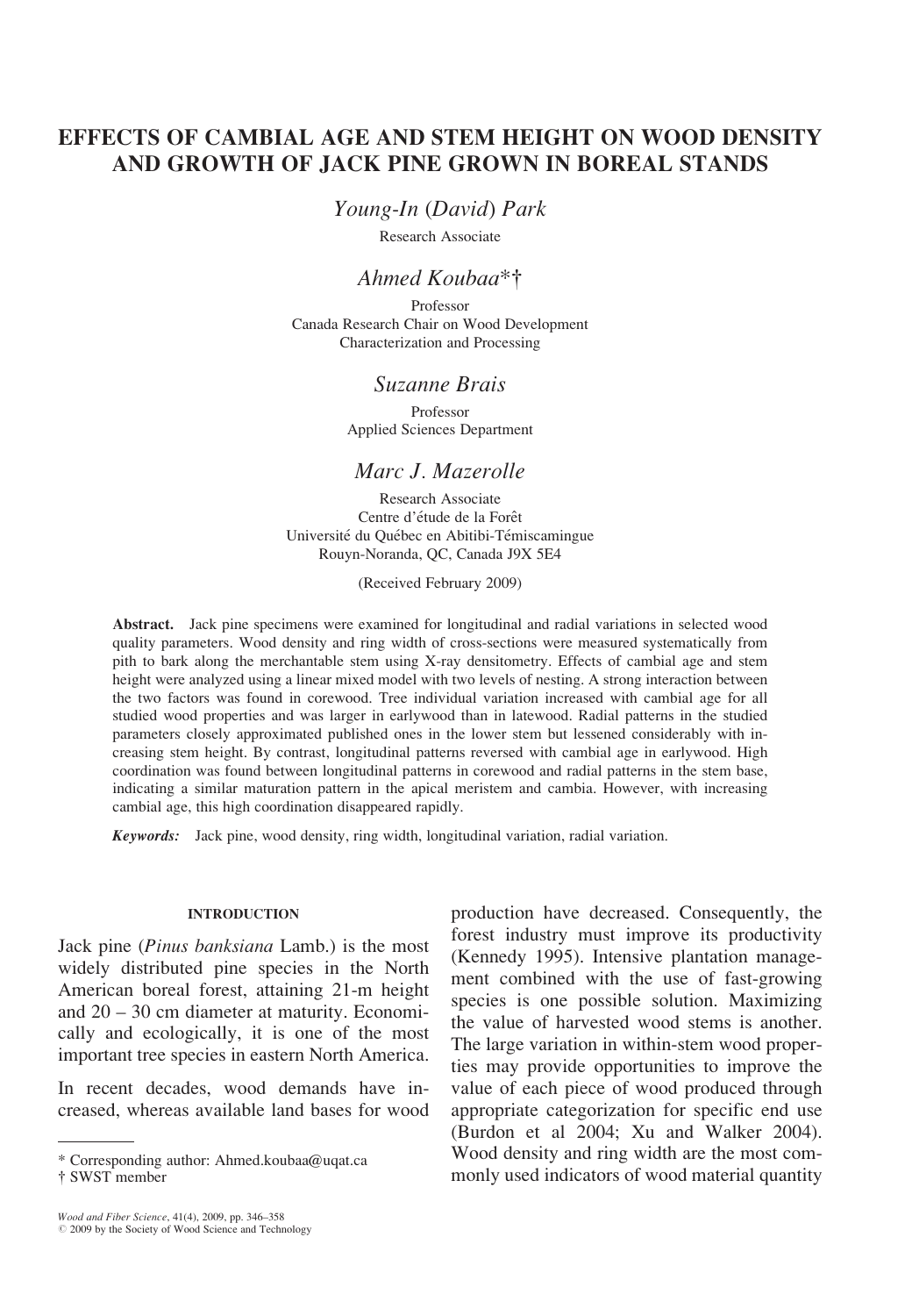and quality. Wood density is considered the best single index for overall wood quality as well as pulp yield and quality (Bendtsen 1978), whereas ring width is related to the volume of wood produced as well as end product uniformity.

In North America, detailed radial variations in wood density are known for most commercial tree species (e.g., Panshin and de Zeuuw 1980; Jozsa and Middleton 1994; Kennedy 1995). For hard pines such as jack pine, wood density increases rapidly to an asymptote from the pith outward (Zobel and van Buijetenen 1989). Most of these measures were performed at breast height. There are relatively few data available on radial variation in wood density at different stem heights. Furthermore, previous results have often been contradictory, even for a same species. Spicer and Gartner (2001) found that wood density and ring width patterns were essentially the same along the stems of 35-yr-old Douglas-fir trees [Pseudotsuga menziesii var. menziesii (Mirb.) Franco], whereas Jozsa and Brix (1989) reported that radial patterns generally lessened with stem height for similar-aged trees.

The best known longitudinal variation is a decreasing tendency in whole disk density with stem height (Singh 1984, 1986). However, this is mainly attributable to the increasing proportion of juvenile wood stem upward (Zobel and Sprague 1998). Megraw (1985) found that longitudinal wood density patterns in loblolly pine (Pinus taeda L.) were dependent on radial position or cambial age. Recent studies have shown clear longitudinal patterns in mean annual ring density (AD) and annual ring width (AW), although patterns can vary considerably. For example, in Norway spruce [Picea abies (L.) Karst.], Mäkinen et al (2007) found no significant height effect on AD, although an increasing trend was reported by Molteberg and  $H\phi$ ib $\phi$ (2007) and Jyske et al (2008). Alteyrac et al (2005) also reached the same conclusion for black spruce [*Picea mariana* (Mill.) B.S.P.].

All these studies showed that wood properties vary systematically with stem position. However,

the patterns are highly variable and sometimes contradictory, even for a same species. Therefore, to effectively categorize wood, detailed information on the within-stem position of the wood and the growth history of trees is needed. Accordingly, intensive studies on within-stem wood property changes have been conducted on major commercial conifer species in eastern Canada (e.g., Koga and Zhang 2004; Alteyrac et al 2005). Nevertheless, information on detailed within-tree variation in jack pine is still lacking (Schneider et al 2008).

The specific objectives of this study were to (1) examine the radial patterns of specific wood properties along stem height; (2) examine vertical patterns with cambial age; and (3) determine variation dependencies between earlywood and latewood.

### MATERIALS AND METHODS

Sample trees were collected from five mature jack pine stands along an east–west transect in the Abitibi region in the province of Quebec, Canada (Table 1): Castagnier-nord, Duprat-est, Dollard (DL), Cléricy, and Figuery. The regional climate is continental with a mean annual temperature of  $1.2^{\circ}$ C and an average total annual precipitation of 918 mm. All stands were established on well-drained coarse-textured glaciolacustrine upland soils. Site productivity, based on the site index at 50 yr, was intermediate for the region (Béland and Bergeron 1996). All sites are pure, even-aged jack pine stands regenerated naturally after fire. No silvicultural treatments were reported on the sites before 1998. Starting in 1999, thinning and fertilization trials were initiated. Data beyond 1998 was not considered in this study.

For each site, 12 trees were randomly selected from the dominant trees in the buffer zones of the plots. One tree (DL 64) from the DL site was excluded from the analysis as a result of the presence of large fire scars. For each sample tree, diameter at breast height, total height, and live crown length were measured (Table 1). The crown base was defined as the lowest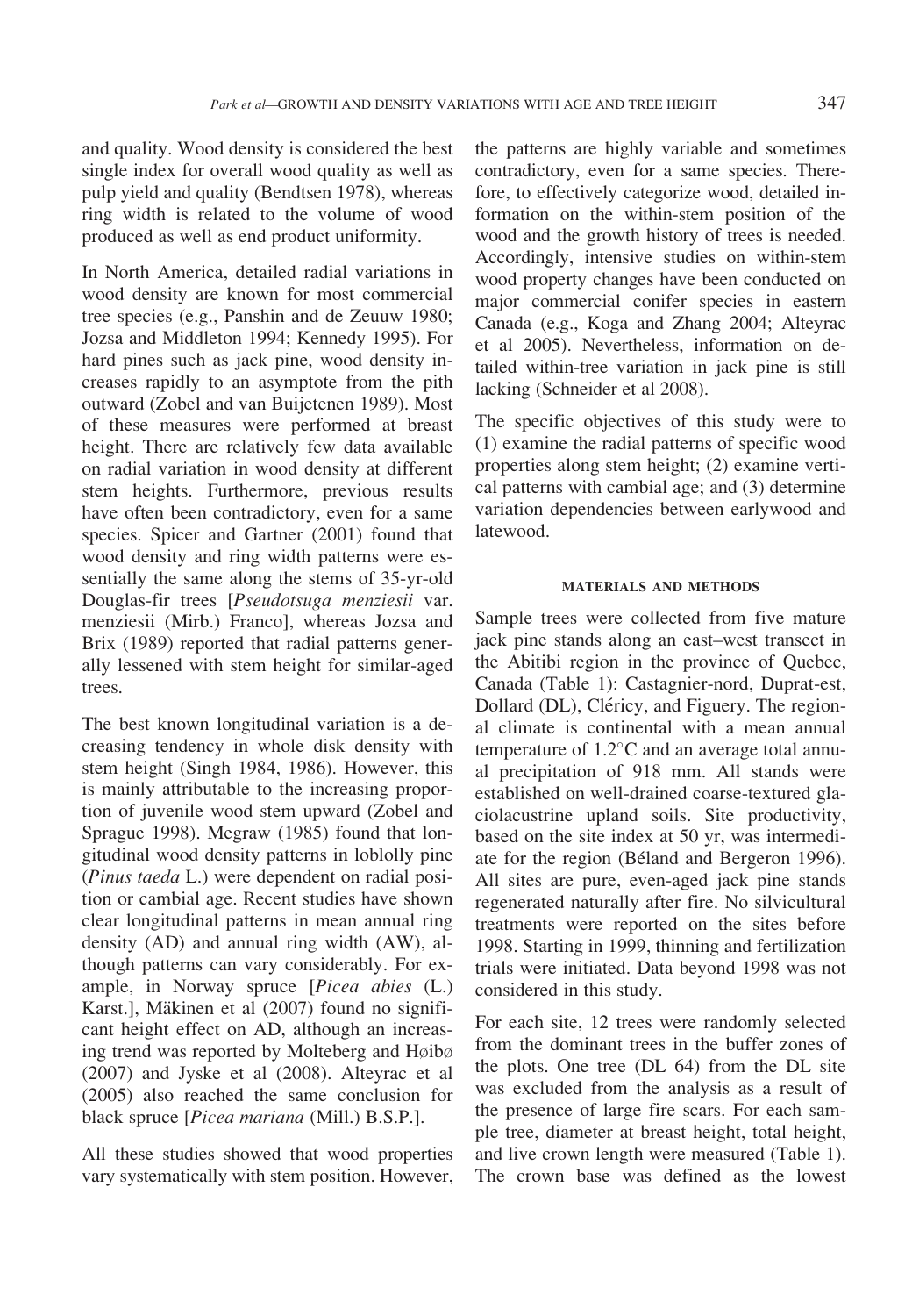| Table 1. Stands and tree characteristics.                                                                                             |                     |                         |                         |                        |                                |
|---------------------------------------------------------------------------------------------------------------------------------------|---------------------|-------------------------|-------------------------|------------------------|--------------------------------|
|                                                                                                                                       | Castagnier-nord     | Duprat-est              | Dollard                 | Cléricy                | Figuery                        |
|                                                                                                                                       |                     |                         | Stand characteristics   |                        |                                |
| Latitude (north)                                                                                                                      |                     |                         |                         |                        |                                |
| Longitude (west)                                                                                                                      | $^{77.59}$          | $\frac{48°23'}{79°07'}$ | $\frac{48°20'}{77°03'}$ | $\frac{66.82}{8.38}$   | $\frac{48°26'}{78°12'}$<br>366 |
| Altitude (m.a.s.l.)                                                                                                                   | 346                 | 352                     | 362                     | 324                    |                                |
| Stand age                                                                                                                             | 41 $(40 - 41)^c$    |                         |                         |                        |                                |
| Site index at age 50 <sup>a</sup>                                                                                                     | 17.3                | $47(46 - 48)$<br>16     | $47(44 - 49)$<br>15.9   | $64 (61 - 65)$<br>15.6 | $75(71 - 76)$<br>15.1          |
| Density of merchantable stems <sup>b</sup>                                                                                            | $1654(1416 - 1892)$ | $(950 (1800 - 2100))$   | $(158(1584 - 1931))$    | $758(1499 - 2018)$     | $(227 (996 - 1458))$           |
|                                                                                                                                       |                     |                         | ree characteristics     |                        |                                |
| No. of sampled trees                                                                                                                  | $\frac{12}{2}$      | 12                      | $\frac{1}{2}$           | $\frac{12}{2}$         | $\frac{12}{1}$                 |
| Tree height (m)                                                                                                                       | $16(14.5 - 17.0)$   | $16(15.2 - 17.2)$       | $16(12.4 - 17.3)$       | $18(14.7 - 21.6)$      | $19(17.0 - 21.5)$              |
| Diameter at breast height (cm)                                                                                                        | $18(14.3 - 21.1)$   | $18(14.1 - 21.2)$       | $17(13.5 - 19.2)$       | $20(16.3 - 24.4)$      | $22(18.9 - 25.4)$              |
| Crown ratio $(\%)^d$                                                                                                                  | $41(36.2 - 49.3)$   | $44(31.4-50.7)$         | $45(35.2 - 63.8)$       | $38(30.8 - 44.3)$      | $37(30.7-46.8)$                |
| <sup>b</sup> Number of stems per hectare with diameter greater than 10 cm.<br><sup>a</sup> Average height of dominant trees at 50 yr. |                     |                         |                         |                        |                                |

Data range is given in parentheses.<br>The crown length was defined as the difference between tree top to the lowest whorl of crown that has at least one living branch and is not separated by more than one dead whorl. The crown length was defined as the difference between tree top to the lowest whorl of crown that has at least one living branch and is not separated by more than one dead whorl. Data range is given in parentheses.

d

whorl of crown with at least one living branch that is separated from other living whorls by no more than one dead whorl. Disks were taken at 0, 0.3, 0.6, 1.0, 1.3, and 2 m stem height and at every meter thereafter up to the tree top. All disks were air-dried for several months. Stem height for each age for each tree was estimated by linear extrapolation according to the procedure described by Carmean (1972) using Win-STEM (Regent Instruments Inc., Quebec, Canada).

Wood density was measured on disks taken at 0.3, 1.3, 3, and every 2 m thereafter up to the 10 cm tree top. Thin sections approximately 20-mm wide and 2-mm thick were sawn from each disk from pith to bark. Wood density from pith to bark was obtained in 40-um resolution using X-ray densitometry (QTRS-01X Tree Ring Analyzer; QMS Inc., Knoxville, TN). From the wood density profiles, average densities were calculated for each annual ring (AD), earlywood (ED), and latewood (LD). Earlywood and latewood demarcation were determined for each annual ring according to the maximum derivative method using a six-degree polynomial (Koubaa et al 2002). The density of the demarcation point of the polynomial was defined as the transition density (TD). From the same density profiles, annual ring width (AW), earlywood ring width (EW), and latewood ring width (LW) were determined. Latewood percentage (LP) was calculated as the ratio of LW to AW. The presence of false and missing rings was detected from AW chronologies using crossdating. Crossdating quality was numerically verified using COFECHA (Holmes 1983). Tree rings with compression wood or branch traces were eliminated from the analysis. A total of 16,805 tree rings from 455 disks taken from 59 trees were analyzed in this study.

Because wood properties strongly depend on tree age, they were compared across the study sites for a common period only corresponding to the youngest site. The period was a cambial age (CA) of 40, 37, 34, 30, 25, 21, 16, and 11 yr from stem base to the top [0.3, 1.3, 3, 5, 7, 9, 11, and 13 m in stem height (HT), respectively]. This common period was divided into three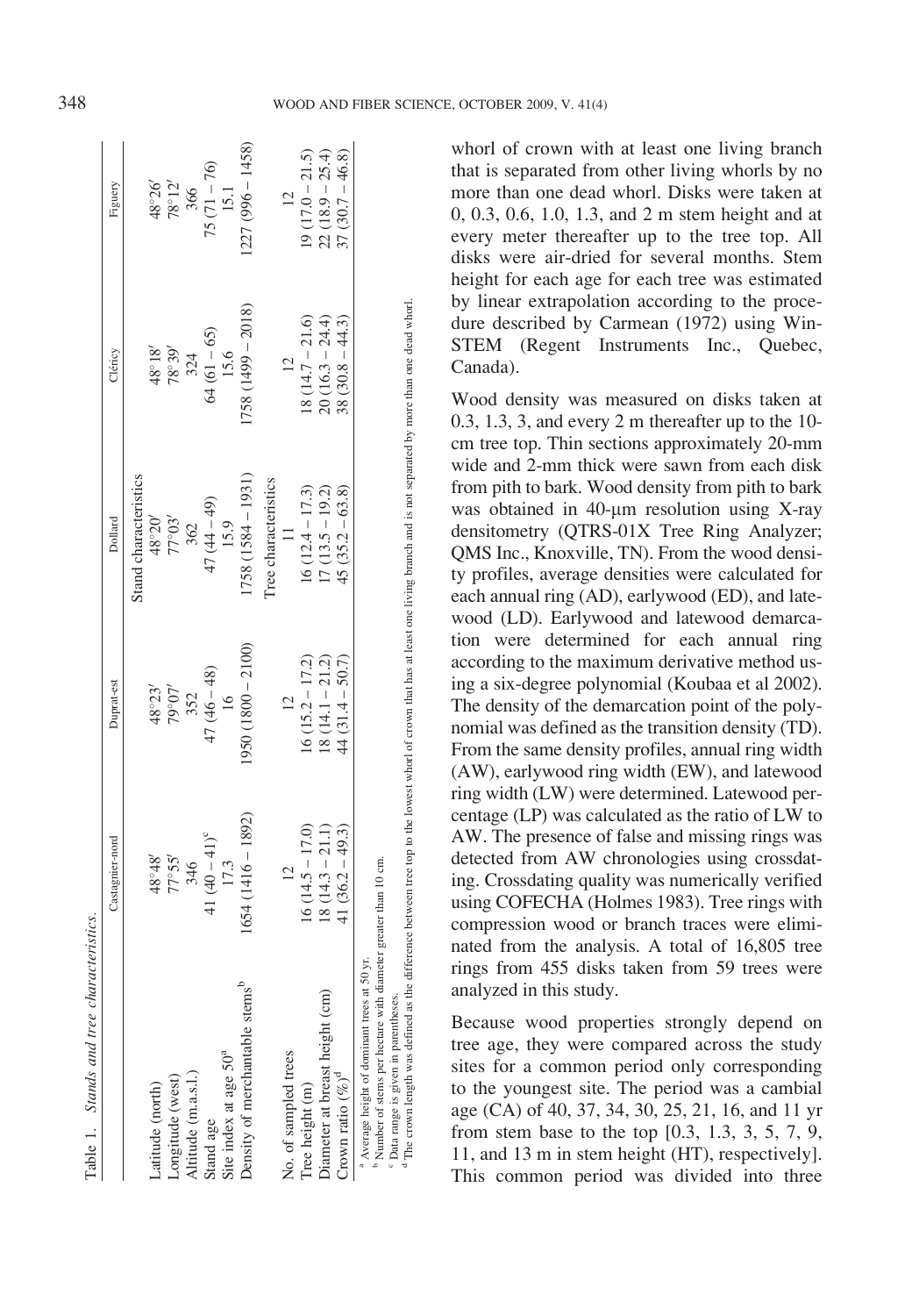age periods for variance analysis: corewood (CA  $2 - 11$ , HT  $0.3 - 13$  m), transition (CA  $16 - 25$ , HT  $0.3 - 7$  m), and outerwood (CA  $30 -$ 38, HT 0.3 – 1.3 m). For each period, CA and HT samplings were balanced across sites. Effects of CA and HT on the response variables were examined using a mixed-model approach with repeated measures (Littell et al 2006). The hierarchical effects of individual tree (TR) and site (ST) were accounted for using two nested levels, the TR effect being nested within the ST effect as follows:

$$
Y_{ijkl} = \mu + a_i + h_j + (a^*h)_{ij} + s_k + t_{(l)k} + e_{ijkl} \quad (1)
$$

where  $\mu$  is the overall mean;  $a_i$ ,  $h_j$ , and  $(a^*h)_{ik}$ are the fixed effects associated with the  $i<sup>th</sup>$  cambial age,  $j^{\text{th}}$  stem height, and their interactions, respectively;  $s_k$  and  $t_{(l)k}$  are the random effects associated with the  $k^{\text{th}}$  site and the  $l^{\text{th}}$  tree at the  $k^{\text{th}}$  site; and  $\varepsilon_{ijkl}$  is an error term. The random effects  $s_k$  and  $t_{l,k}$  are assumed to be normally distributed with zero mean and corresponding variances  $\sigma^2_k$ , and  $\sigma^2_{(l)k}$ , whereas the error term  $\varepsilon_{iikl}$  has zero mean. Instead of assuming independent errors, we imposed a first-order autoregressive correlation structure.

We used the MIXED procedure of the SAS software (SAS 2004) to fit the model with a restricted maximum likelihood (REML) method. Degrees of freedom were determined using the Kenward-Roger method. The homogeneity and normality of residuals were checked to ensure that assumptions were met. We determined statistical significance ( $\alpha$ =0.05) of fixed effects with the F-test. Variance components of random effects and their standard errors were expressed as a percentage of total variation of all random effects. We conducted Z-tests to determine whether the random effect significantly differed from zero. As a result of small site replications, the results of the Z-tests must be considered indicative only (Littell et al 2006).

Radial patterns were characterized quantitatively using pattern descriptors (Burdon et al 2004). Least squares (LS) means were calculated for CA 2, juvenile–mature wood transition age as defined by Koubaa et al (2005) (CA with the maximum or minimum value depending on the wood property), CA 20, and outerwood  $($ >CA 30) using the following equation:

$$
Y_{jkl} = \mu + h_j + s_k + t_{(l)k} + e_{jkl} \tag{2}
$$

where  $e_{ijk}$  is an error term with a correlation between the  $j^{\text{th}}$  stem height in the  $l^{\text{th}}$  tree at the  $k<sup>th</sup>$  site. Because heights were not evenly distributed, a spatial power function was used to model autocorrelation effects (Littell et al 2006). The Tukey-Kramer adjustment was used to test the difference between LS means ( $p \leq$ 0.05). We again used the SAS MIXED procedure to fit the models by REML using the previously described approach.

Some parameters such as TD, LD, and LW in 1.3, 3, 11, and 13 m in HT did not show any juvenile mature wood transition age before reaching the outerwood. For these parameters, LS means were calculated for CA 5.

The radial change was determined using linear regressions for the period from the juvenile– mature wood transition age to cambial age 30. For stem height above 7 m, in which cambial age is lower than 30, all available rings after the juvenile–mature wood transition age were used. If there was no transition age such as for TD and LD, the regression was performed at age 2 – 10 for all stem heights.

The longitudinal change rate was also determined using linear regressions performed over all available heights for each cambial age. This approach permits a direct comparison of overall changes in longitudinal patterns over CA for the given parameters.

### RESULTS AND DISCUSSION

Average tree ring width of the sample trees was 1.96 mm and average wood density was 469 kg/m<sup>3</sup>, of which  $25\%$  was latewood (Table 2). The AD reported here is consistent with the published data on jack pine (e.g., Hatton and Hunt 1990; Kang et al 2004). Average difference between ED and LD was 383 kg/m<sup>3</sup>, or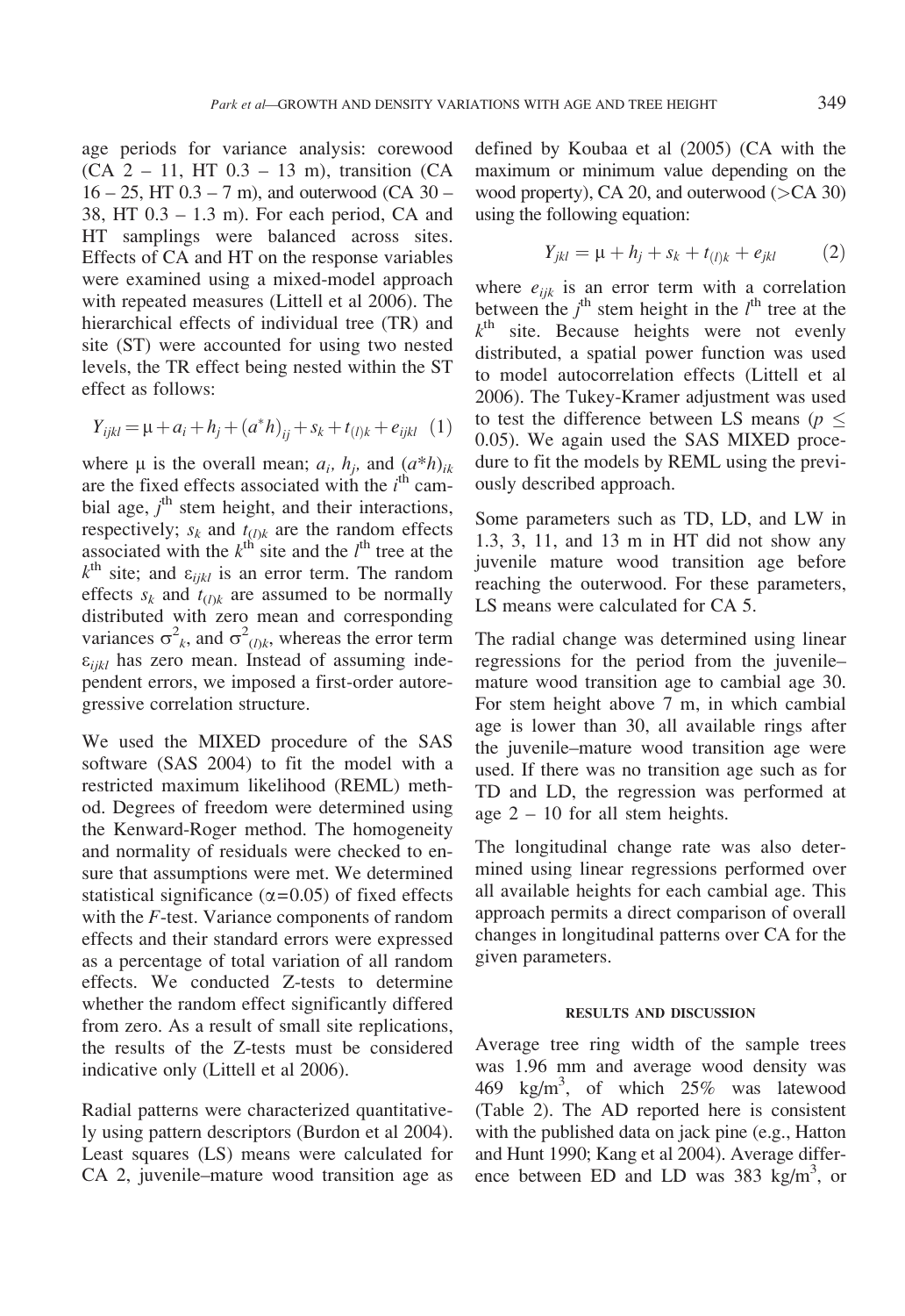|                |          | Ring density components $(kg/m3)$ |          |            |           | Ring width components (mm) |          |                               |  |
|----------------|----------|-----------------------------------|----------|------------|-----------|----------------------------|----------|-------------------------------|--|
| Site           | Annual   | Earlywood                         | Latewood | Transition | Annual    | Earlywood                  | Latewood | Latewood<br>proportion $(\%)$ |  |
| Castanier-nord | 470 (14) | 379 (12)                          | 768 (13) | 645 (12)   | 2.16(53)  | 1.69(59)                   | 0.47(45) | 24.6(37)                      |  |
| Duprat-est     | 478 (13) | 381 (11)                          | 781 (14) | 655 (12)   | 1.89(44)  | 1.45(49)                   | 0.45(40) | 25.3(32)                      |  |
| Dollard        | 465(12)  | 377 (11)                          | 761 (13) | 642 (12)   | 2.01(45)  | 1.57(51)                   | 0.44(38) | 23.9(32)                      |  |
| Cléricy        | 465(14)  | 374 (12)                          | 754 (14) | 633 (13)   | 1.87(46)  | 1.45(53)                   | 0.42(35) | 24.9(34)                      |  |
| Figuery        | 465(14)  | 377 (11)                          | 743 (15) | 628 (13)   | 1.86 (46) | 1.43(52)                   | 0.43(40) | 25.2(34)                      |  |
| Total          | 469 (13) | 378 (11)                          | 761 (14) | 640 (12)   | 1.96 (48) | 1.51(54)                   | 0.44(40) | 24.8(34)                      |  |

Table 2. Averages and coefficients of variation [in parentheses (%)] of ring density and width of jack pine trees grown in different boreal stands.

about a 100% increase from earlywood to latewood within tree rings.

The substantially larger variations in ring width parameters over ring density parameters (Table 2) are in good agreement with earlier studies on conifers, e.g., Douglas-fir (Abdel-Gardir et al 1993), black spruce (Zhang et al 1996; Koubaa et al 2005), and balsam fir [Abies balsamea L. (Mill.)] (Koga and Zhang 2004). The 34% variation in LP (Table 2) was relatively low compared with other conifers, e.g., balsam fir (Koga and Zhang 2004). This result could be attributable to different demarcation methods, because we chose the maximum derivative method (Koubaa et al 2002) over the fixed threshold method. Site variation generally accounted for less than 3% of the variation in wood density components and latewood percentage (Table 3) and up to 11% of the variation in ring width components (Table 3). The larger site variation for growth components was associated with a large standard error (Table 3). The low site variability in wood density is not surprising, because the study sites had similar climatic, soil, and topological conditions (Table 1).

Among-tree variation explained  $7 - 40\%$  of the total random variation depending on the ring parameter and age period (Table 3). Compared with ring width components, wood density components varied more. For a given parameter, this variation tended to increase with age. In the case of AD, it increased from 18% in the corewood to 40% in the outerwood period. Compared with latewood, earlywood parameters showed greater variance (Table 3).

## Radial Variation in Wood Density and Growth with Stem Height

Previous studies on radial variation in wood density were based on a constant tree height, generally at breast height. In this study, variation in wood density at different tree heights was investigated. At breast height, all wood density components increased from the pith outward until reaching a stable period, generally at about 30 yr for AD and ED and 15 yr for TD and LD (Fig 1). AD decreased first from the pith to age 3, at 393 kg/m<sup>3</sup>, then increased to around age 30, and stabilized at about  $540 \text{ kg/m}^3$ thereafter. This variation pattern is in good agreement with previous reports on jack pine (Villeneuve et al 1987; Barbour et al 1994). ED density followed a similar variation pattern, stabilizing at about  $415 \text{ kg/m}^3$ , or about 130 kg/m<sup>3</sup> lower than AD (Fig 1; Table 4). These variation patterns indicate that, at breast height, AD and ED did not vary with tree age in outerwood. Analysis of variance confirmed that the effect of cambial age on AD and ED is not significant in outerwood (Table 3).

At breast height, LD increased almost linearly to a maximum density of about 800 kg/m<sup>3</sup> (Fig 1; Table 4). Transition density followed a similar variation pattern as that of latewood density, reaching maximum TD at about  $670 \text{ kg/m}^3$ , or about  $130 \text{ kg/m}^3$  lower than that of latewood density (Fig 1; Table 4). These variation patterns indicate that, at breast height, LD and TD did not vary with tree age in transition wood or outerwood. Analysis of variation confirmed that the effect of cambial age is not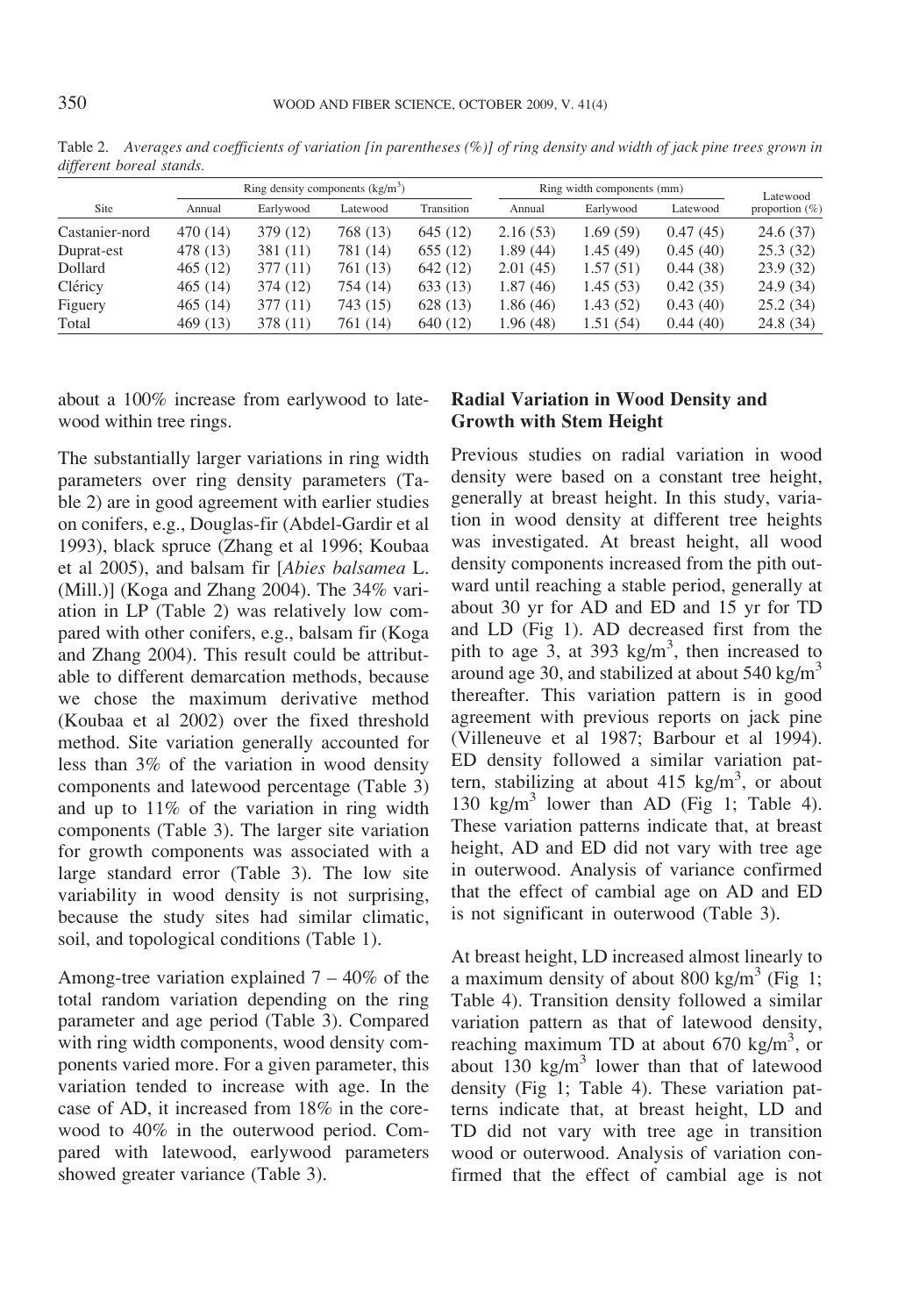|                      | Fixed effects |             |                                                                            |  | Random effects                            |                         |                  |  |
|----------------------|---------------|-------------|----------------------------------------------------------------------------|--|-------------------------------------------|-------------------------|------------------|--|
|                      | Height        | Cambial age | Height $\times$ cambial age                                                |  | Site                                      | Tree nested within site | <b>Residuals</b> |  |
| Ring characteristics | F values      |             |                                                                            |  | Variance components estimate $\pm$ SE (%) |                         |                  |  |
|                      |               |             | Corewood (age $2 - 11$ , height $0.3 - 13$ m)                              |  |                                           |                         |                  |  |
| Annual ring density  | $12.2**$      | 33.4**      | $2.0**$                                                                    |  | $0.5 \pm 1.7$                             | $18.3 \pm 4.2$          | $81.2 \pm 2.5$   |  |
| Earlywood density    | $19.3**$      | $84.0**$    | $1.7**$                                                                    |  |                                           | $18.5 \pm 4.1$          | $81.5 \pm 2.7$   |  |
| Latewood density     | $17.7**$      | 181.9**     | $1.5**$                                                                    |  | $3.0 \pm 2.7$                             | $6.9 \pm 2.0$           | $90.1 \pm 2.6$   |  |
| Transition density   | $15.3**$      | 109.9**     | $1.7**$                                                                    |  | $2.1 \pm 2.2$                             | $9.1 \pm 2.3$           | $88.8 \pm 2.4$   |  |
| Annual ring width    | $34.1**$      | $46.4**$    | $2.1**$                                                                    |  | $11.0 \pm 9.2$                            | $20.8 \pm 4.7$          | $68.2 \pm 2.4$   |  |
| Earlywood width      | $36.5**$      | 38.8**      | $2.0**$                                                                    |  | $10.7 \pm 8.9$                            | $19.0 \pm 4.3$          | $70.3 \pm 2.4$   |  |
| Latewood width       | $18.3**$      | 34.9**      | $1.8**$                                                                    |  | $5.7 \pm 4.9$                             | $12.9 \pm 3.0$          | $81.5 \pm 2.2$   |  |
| Latewood percentage  | $30.0**$      | $15.6**$    | $1.9**$                                                                    |  | $2.9 \pm 2.7$                             | $8.4 \pm 2.1$           | $88.7 \pm 2.3$   |  |
|                      |               |             | Corewood – middlewood transition zone (age $16 - 25$ , height $0.3 - 7$ m) |  |                                           |                         |                  |  |
| Annual ring density  | $7.8**$       | 18.7**      | $1.0$ n.s.                                                                 |  | $2.5 \pm 3.6$                             | $25.4 \pm 5.6$          | $72.1 + 2.4$     |  |
| Earlywood density    | $7.7**$       | $10.8**$    | $1.0$ n.s.                                                                 |  |                                           | $26.3 \pm 5.6$          | $73.7 \pm 2.6$   |  |
| Latewood density     | $3.5**$       | $0.7$ n.s.  | $0.8$ n.s.                                                                 |  | $2.6 \pm 3.0$                             | $14.6 \pm 3.8$          | $82.8 \pm 3.2$   |  |
| Transition density   | $1.9$ n.s.    | $0.6$ n.s.  | $0.8$ n.s.                                                                 |  | $1.7 \pm 2.4$                             | $16.4 \pm 4.0$          | $81.9 \pm 2.9$   |  |
| Annual ring width    | $22.7**$      | 41.9**      | $1.4$ n.s.                                                                 |  |                                           | $23.1 \pm 5.4$          | $76.9 \pm 3.4$   |  |
| Earlywood width      | $11.8**$      | $43.4**$    | $1.4$ n.s.                                                                 |  |                                           | $21.3 \pm 5.1$          | $78.7 \pm 3.5$   |  |
| Latewood width       | 68.2**        | 9.8**       | $1.0$ n.s.                                                                 |  |                                           | $20.2 \pm 4.5$          | $79.8 \pm 2.7$   |  |
| Latewood percentage  | $11.5**$      | $22.6**$    | $0.7$ n.s.                                                                 |  | $1.7 \pm 2.3$                             | $13.6 \pm 3.4$          | $84.8 \pm 2.7$   |  |
|                      |               |             | Outerwood (age $30 - 38$ , height $0.3 - 1.3$ m)                           |  |                                           |                         |                  |  |
| Annual ring density  | $0.1$ n.s.    | 1.9 n.s.    | $1.9$ n.s.                                                                 |  | $2.0 \pm 4.3$                             | $39.9 \pm 9.0$          | $58.1 \pm 3.3$   |  |
| Earlywood density    | $0.0$ n.s.    | $1.2$ n.s.  | $2.2*$                                                                     |  | $1.6 \pm 3.7$                             | $32.9 \pm 8.2$          | $65.5 \pm 4.2$   |  |
| Latewood density     | $0.6$ n.s.    | $0.9$ n.s.  | $1.7$ n.s.                                                                 |  |                                           | $32.2 \pm 8.2$          | $67.8 \pm 4.9$   |  |
| Transition density   | $0.6$ n.s.    | $0.6$ n.s.  | $1.2$ n.s.                                                                 |  |                                           | $31.9 \pm 7.5$          | $68.1 \pm 4.1$   |  |
| Annual ring width    | 29.8**        | $9.5**$     | 4.8 n.s.                                                                   |  | $14.8 \pm 12.8$                           | $31.1 \pm 7.6$          | $54.1 \pm 3.6$   |  |
| Earlywood width      | $21.2**$      | $8.4**$     | $4.1$ n.s.                                                                 |  | $11.2 \pm 10.4$                           | $33.3 \pm 8.1$          | $55.5 \pm 3.8$   |  |
| Latewood width       | $27.4**$      | $4.8**$     | $3.0**$                                                                    |  | $9.5 \pm 8.7$                             | $23.0 \pm 6.1$          | $67.5 \pm 4.1$   |  |
| Latewood percentage  | $0.0$ n.s.    | $3.6**$     | $0.6$ n.s.                                                                 |  | $1.2 \pm 3.2$                             | $28.7 \pm 7.4$          | $70.2 \pm 4.3$   |  |

Table 3. Linear mixed model analysis of variance:  $F$ -value  $(F)$  for the fixed effects and variance components estimates for the random effects.

 $* p < 0.05;$ 

\*\*  $p < 0.01$ ;

n.s., nonsignificant.

Note: The F-value is the ratio of the between-group variation to the variation within group (residual or unexplained variance). The value of the F-statistic increases as does the difference between groups.

significant in outerwood and juvenile–mature transition wood for LD and TD (Table 3).

AD and ED also increased near the pith with increasing stem height but at a considerably decreasing growth rate (Fig 1; Table 4). This difference in growth rate explains the highly significant interaction between height and cambial age in the corewood period (Table 3). A similar pattern was reported in 70-yr-old black spruce (Alteyrac et al 2005), loblolly pine (Megraw 1985), radiata pine (Pinus radiata D. Don) (Nicholls 1986), and Douglas-fir (Jozsa and Brix 1989). These studies only described this tendency, whereas the present study quantified these changes.

Radial variation in wood density components at different heights followed apparently similar patterns as those shown at breast height (Fig 1). However, close examination of the data showed significant differences in radial variations with stem height. For average density, average radial change rate decreased with stem height (Table 5). The greatest increase rate was shown at 1.3-m height at about 6 times faster  $(5.8 \text{ kg/m}^3/\text{yr})$  than at the stem top  $(1.0 \text{ kg/m}^3/\text{yr})$ . A similar pattern was reported with Douglas-fir (Jozsa and Brix 1989). By contrast, Gartner et al (2002) found no systematic changes with height in similar-aged Douglas-fir as did Koga and Zhang (2004) for balsam fir.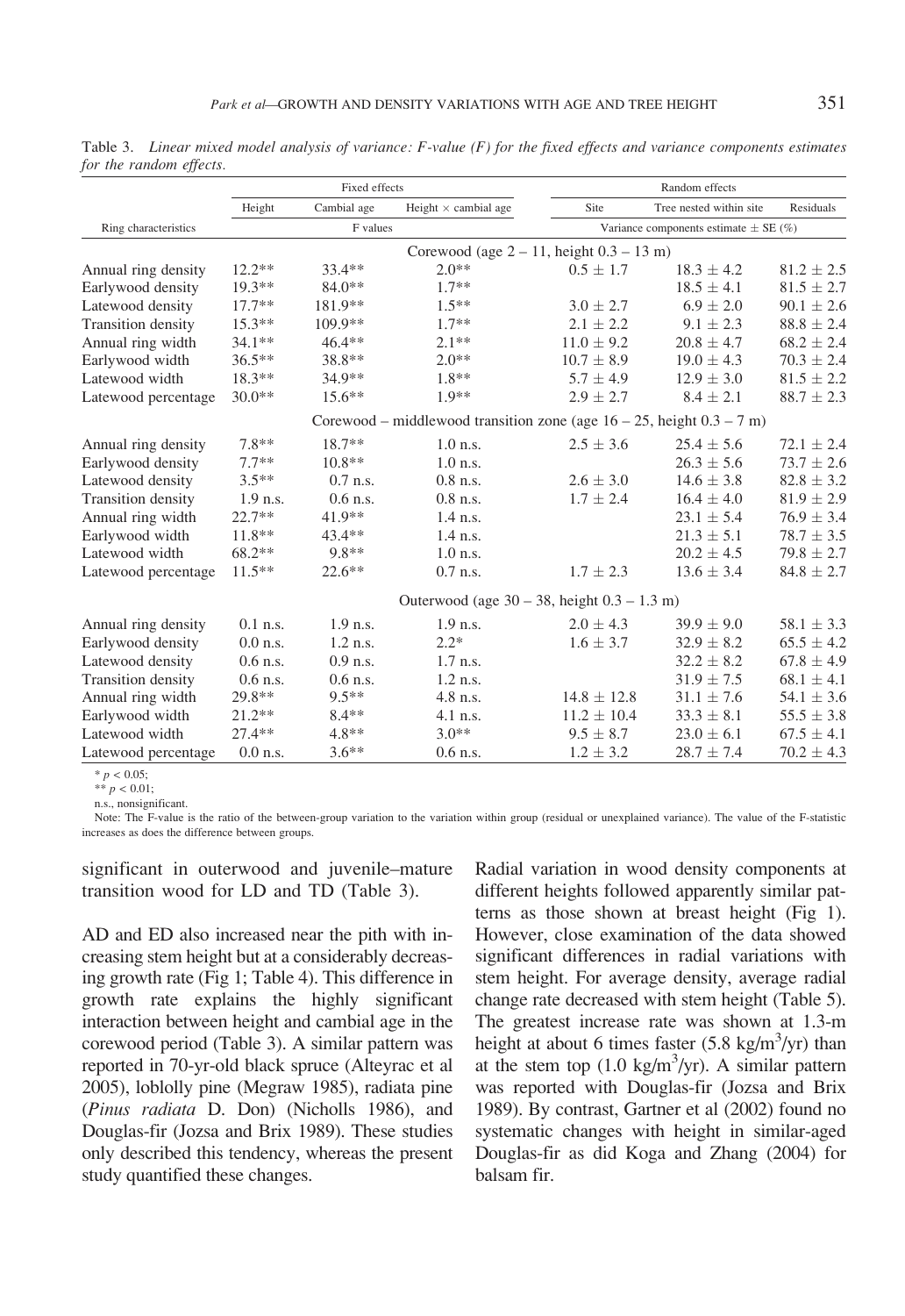

Figure 1. Average radial patterns of wood density and ring width components for selected stem heights with cambial age. For clarity, only 5 of 8 stem heights are presented.

Latewood density and TD differed from AD and ED in two ways. First, LD and TD increased directly from the pith to a maximum at around age 15 and decreased slightly outward from the pith thereafter. Second, this pattern was essentially the same at all stem heights (Fig 1). LD increased almost linearly to a maximum below 3-m height. Above this stem height, the increase follows rather a power function form (Fig 1). This pattern is consistent with the results by Mutz et al (2004), who found that a quadratic fit was better than a linear fit for this increase period in Scots pine (Pinus sylvestris L.). This result accounts for the significant interaction between CA and HT (Table 3) despite the similar pattern along the stem (Fig 1). The average change rate of LD was highest at 1.3-m height, at 29.5 kg/m<sup>3</sup>/yr, and decreased toward the stem top to 21 kg/m<sup>3</sup>/yr at stem top (Table 5). The LD radial pattern did not change substantially with stem height as observed in many other conifers, e.g., black spruce, Douglas-fir (Jozsa and Brix 1989), loblolly pine (Megraw 1985), radiata pine (Nicholls 1986), and balsam fir (Koga and Zhang 2004). TD followed a similar pattern as LD (Fig 1).

The varying change rates at different stem heights largely explain the highly significant interaction between height and cambial age in the corewood period for all studied parameters (Table 3). The slower increase in AD with stem height is comparable to Megraw's (1985) observation on loblolly pine. A similar pattern was also found in other conifers such as radiata pine (Pinus radiata D. Don) (Nicholls 1986) and Douglas-fir (Jozsa and Brix 1989). Based on our observations, this systematic variation in the change rate of AD is from the ED variation because LD did not show such a systematic variation with stem height (Fig 1; Table 5). One plausible explanation for this variation with height would be the effect of maturation of the apical meristems, or cyclophysis (Olesen 1978). There is strong evidence of this effect on cambial activity (Mellerowicz et al 1995; Rossi et al 2008), which results in reduced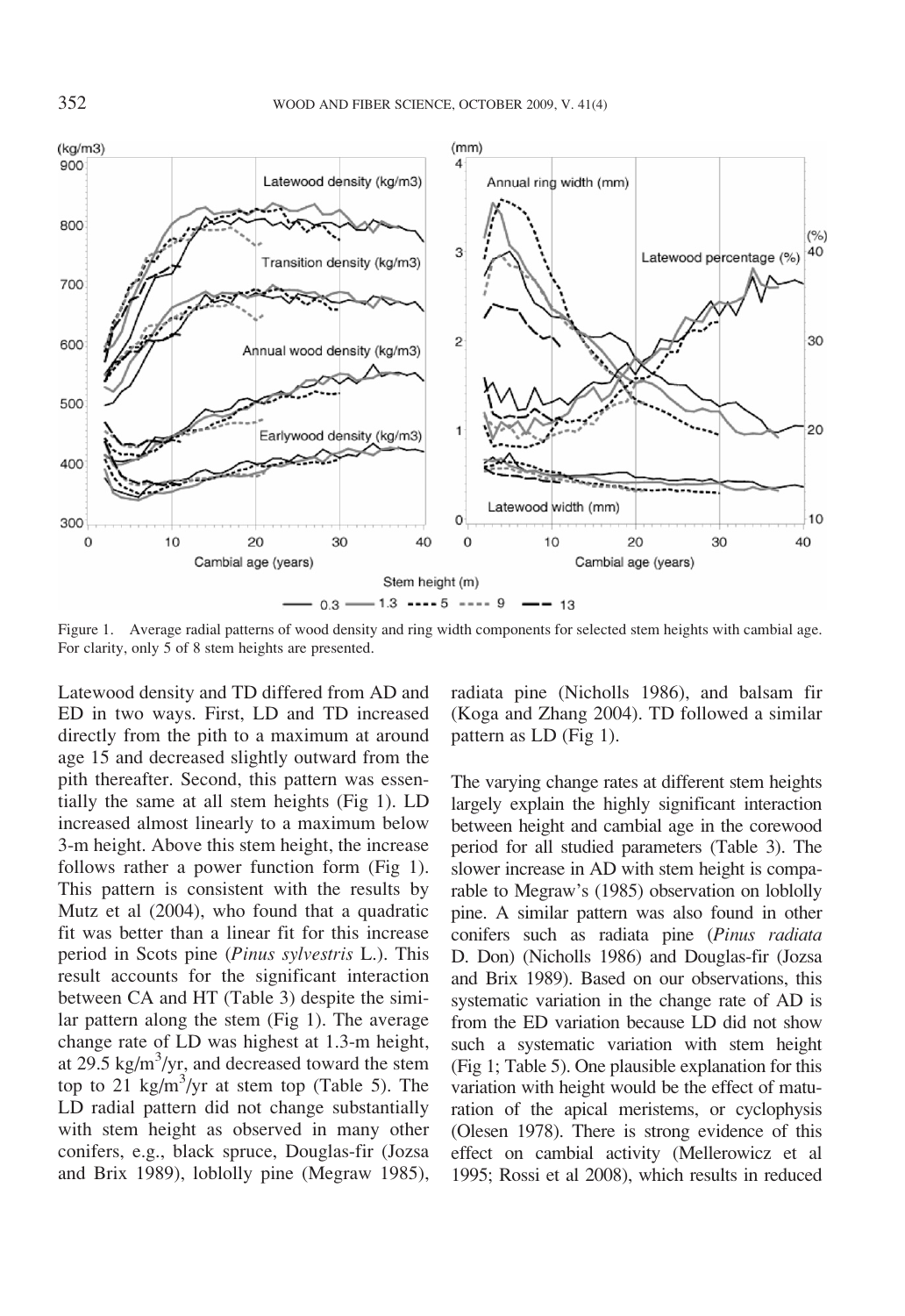|                  |               |                                            | Wood density components |           |                        | Ring width components                  |                   |                   |  |  |  |
|------------------|---------------|--------------------------------------------|-------------------------|-----------|------------------------|----------------------------------------|-------------------|-------------------|--|--|--|
| Height (m)       | Cambial age 2 | Juvenile-mature wood<br>transition age     | Cambial<br>age 20       | Outerwood | Cambial age 2          | Juvenile-mature wood<br>transition age | Cambial<br>age 20 | Outerwood         |  |  |  |
|                  |               | Annual ring density $(kg/m3)$              |                         |           | Annual ring width (mm) |                                        |                   |                   |  |  |  |
| 0.3              | 408 c*        | 399 b                                      | 498 a                   | 541 a     | 2.45 <sub>b</sub>      | 2.75 <sub>b</sub>                      | 1.73a             | 1.08a             |  |  |  |
| 1.3              | 431 bc        | 393 b                                      | 498 a                   | 541 a     | 2.93 a                 | 3.21 a                                 | 1.45 <sub>b</sub> | 0.97 <sub>b</sub> |  |  |  |
| 3                | $421$ bc      | 392 b                                      | 485 a                   | 516 b     | $2.84$ ab              | 3.35a                                  | 1.45 <sub>b</sub> | 0.87c             |  |  |  |
| 5                | 437 abc       | 407 ab                                     | 499 a                   |           | 2.85 ab                | 3.50a                                  | 1.29 <sub>b</sub> |                   |  |  |  |
| $\boldsymbol{7}$ | 411 ab        | 415 ab                                     | 483 a                   |           | 2.77 ab                | 3.27a                                  | 1.35 <sub>b</sub> |                   |  |  |  |
| 9                | 450 ab        | 422 a                                      | 464 b                   |           | 2.43 <sub>b</sub>      | 2.86 ab                                | 1.24 <sub>b</sub> |                   |  |  |  |
| 11               | 451 ab        | 422 a                                      |                         |           | 2.29 <sub>b</sub>      | 2.58 bc                                |                   |                   |  |  |  |
| 13               | 465 a         | 427 a                                      |                         |           | 2.21 <sub>b</sub>      | 2.33 с                                 |                   |                   |  |  |  |
|                  |               | Earlywood density $(kg/m3)$                |                         |           |                        | Earlywood width (mm)                   |                   |                   |  |  |  |
| 0.3              | 369 c         | 338 c                                      | 394 a                   | 415 a     | 1.85 <sub>b</sub>      | 2.01 <sub>b</sub>                      | 1.28a             | 0.71a             |  |  |  |
| 1.3              | 385 bc        | 333 c                                      | 379 b                   | 416 a     | 2.32a                  | 2.60a                                  | 1.03 <sub>b</sub> | 0.62 <sub>b</sub> |  |  |  |
| $\mathfrak{Z}$   | 383 bc        | 332 c                                      | 376 b                   | 394 b     | 2.14 ab                | 2.75a                                  | 1.07 <sub>b</sub> | 0.59 <sub>b</sub> |  |  |  |
| 5                | 402 b         | 344 bc                                     | 394 a                   |           | $2.26$ ab              | 2.85 a                                 | 0.95 <sub>b</sub> |                   |  |  |  |
| 7                | 408 ab        | 356 b                                      | 387 ab                  |           | $2.22$ ab              | 2.71a                                  | 1.01 <sub>b</sub> |                   |  |  |  |
| 9                | $409$ ab      | 358 b                                      | 373 b                   |           | 1.93 ab                | $2.29$ ab                              | 0.93 <sub>b</sub> |                   |  |  |  |
| 11               | 415 ab        | 357 b                                      |                         |           | 1.67 <sub>b</sub>      | 1.98 <sub>b</sub>                      |                   |                   |  |  |  |
| 13               | 433 a         | 374 a                                      |                         |           | 1.62 <sub>b</sub>      | 1.80 <sub>b</sub>                      |                   |                   |  |  |  |
|                  |               | Latewood density $(kg/m^3)$ <sup>†</sup>   |                         |           |                        | Latewood width (mm)                    |                   |                   |  |  |  |
| 0.3              | 546 a         | 604 b                                      | 804 a                   | 788 a     | 0.59a                  | 0.64a                                  | 0.45a             | 0.38a             |  |  |  |
| 1.3              | 584 a         | 663 a                                      | 821 a                   | 798 a     | 0.64a                  | $0.58a^{\dagger}$                      | $0.39$ ab         | 0.33 <sub>b</sub> |  |  |  |
| 3                | 567 a         | 674 a                                      | 817 a                   | 799 a     | 0.64a                  | $0.58a^{\dagger}$                      | $0.37$ bc         | 0.27c             |  |  |  |
| 5                | 583 a         | 694 a                                      | $822\ a$                |           | 0.57a                  | 0.64a                                  | 0.32 cd           |                   |  |  |  |
| 7                | 586 a         | 698 a                                      | 793 a                   |           | 0.54a                  | 0.59a                                  | 0.33 cd           |                   |  |  |  |
| 9                | 591 a         | 687 a                                      | $761\ a$                |           | 0.52a                  | $0.54$ ab                              | 0.30d             |                   |  |  |  |
| 11               | 553 a         | 657 a                                      |                         |           | 0.56a                  | $0.55$ ab <sup>†</sup>                 |                   |                   |  |  |  |
| 13               | 567 a         | 671 a                                      |                         |           | 0.55a                  | $0.47 b^{\dagger}$                     |                   |                   |  |  |  |
|                  |               | Transition density $(kg/m^3)$ <sup>†</sup> |                         |           |                        | Latewood percentage $(\%)$             |                   |                   |  |  |  |
| 0.3              | 493 b         | 524 b                                      | 681 a                   | 664 a     | 23.6 a                 | 21.2a                                  | 25.6 a            | 37.9 a            |  |  |  |
| 1.3              | 524 ab        | 565 a                                      | 677 a                   | 671 a     | 21.1 a                 | 18.9 ab                                | 27.1 a            | 34.5 a            |  |  |  |
| 3                | 518 ab        | 565 a                                      | 682 a                   | 665 a     | 22.3 a                 | 17.2 b                                 | 25.5a             | 31.7 b            |  |  |  |
| 5                | 532 a         | 590 a                                      | 688 a                   |           | 20.0a                  | 17.8 b                                 | 25.2a             |                   |  |  |  |
| $\boldsymbol{7}$ | 538 a         | 590 a                                      | 669 ab                  |           | 19.5 a                 | 16.2 <sub>b</sub>                      | 24.3 a            |                   |  |  |  |
| 9                | 543 a         | 586 a                                      | 637 b                   |           | 21.1 a                 | 18.5 ab                                | 24.4 a            |                   |  |  |  |
| 11               | 515 ab        | 575 a                                      |                         |           | 24.7 a                 | $19.0$ ab                              |                   |                   |  |  |  |
| 13               | 534 a         | 584 a                                      |                         |           | 24.5 a                 | 20.7 a                                 |                   |                   |  |  |  |

Table 4. Least squares mean for selected pattern descriptors for each stem height and multiple comparisons tests.

\* Multiple comparisons were performed with Tukey-Kramer adjustment. Averages followed by the same letter are not statistically difference at  $p = 0.05$ .  $\dagger$  LS mean was calculated for cambial age 5 because of the lack of juvenile-mature wood transition ages.

AW (Dodd and Walker 1988; Takemoto and Greenwood 1993). However, its effect on wood density is not well known (Olesen 1982).

Ring width components (AW, EW, and LW) showed asymptotic behavior from the pith outward (Fig 1). AW generally mirrored the radial AD pattern at all stem heights (Fig 1). The significant cambial age effect during the entire period indicates that AW may not reach its asymptote until the age of 40 yr. The nonsignif-

icant interaction with height during the transition period (Table 3) indicates that the strong decrease of up to 74% in AW during this period (Table 4) occurred at all stem heights. A similar tendency of a rapid decrease in ring width at midheight of the stem was also found in radiata pine (Nicholls 1986) and loblolly pine (Tasissa and Burkhart 1997).

The average change rate at stem base was about one-half that at midstem (Table 5) such that AW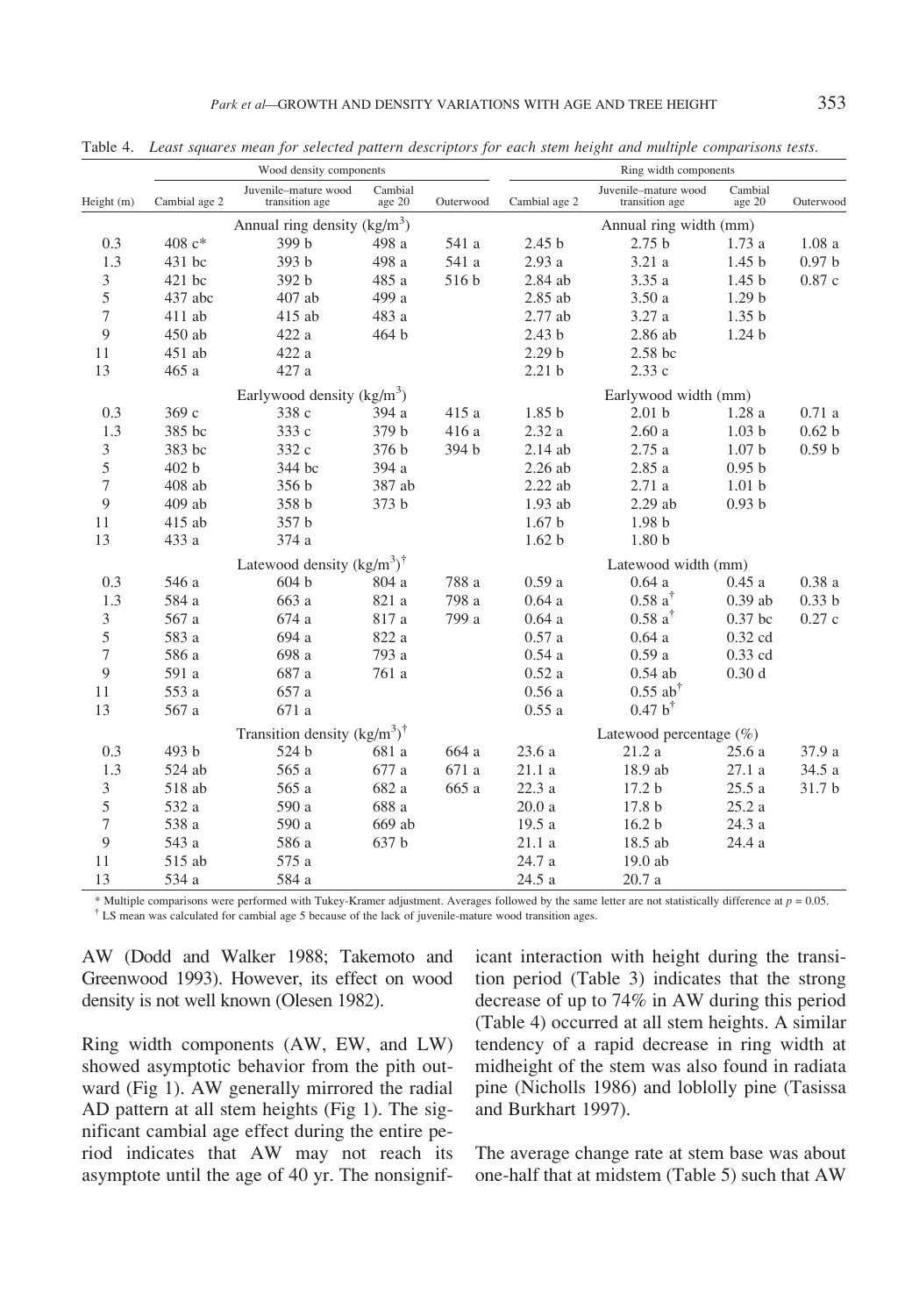|                | AD $\frac{\text{kg}}{\text{m}^3}$ | ED (kg/m <sup>3</sup> ) | LD (kg/m <sup>3</sup> ) | TD (kg/m <sup>3</sup> )                 | AW (mm) | $EW$ (mm) | $LW$ (mm) | $LP(\%)$     |
|----------------|-----------------------------------|-------------------------|-------------------------|-----------------------------------------|---------|-----------|-----------|--------------|
| Height $(m)$   |                                   |                         |                         | Radial average change (per year)        |         |           |           |              |
| 0.3            | 5.4                               | 2.7                     | 23.3                    | 16.7                                    | $-0.06$ | $-0.05$   | $-0.01$   | 0.49         |
| 1.3            | 5.8                               | 3.1                     | 29.5                    | 18.7                                    | $-0.08$ | $-0.07$   | $-0.01$   | 0.57         |
| 3              | 5.3                               | 2.7                     | 27.6                    | 16.2                                    | $-0.1$  | $-0.09$   | $-0.01$   | 0.63         |
| 5              | 4.7                               | 2.5                     | 25.8                    | 14.2                                    | $-0.11$ | $-0.1$    | $-0.01$   | 0.65         |
| 7              | $\overline{4}$                    | 2.2                     | 27.1                    | 15.1                                    | $-0.12$ | $-0.1$    | $-0.02$   | 0.48         |
| 9              | 2.9                               | 1.3                     | 24.9                    | 13.4                                    | $-0.1$  | $-0.09$   | $-0.02$   | 0.55         |
| 11             | 2.7                               | 1.4                     | 25.9                    | 14.8                                    | $-0.08$ | $-0.07$   | $-0.02$   | 0.2          |
| 13             | 1                                 | $-1.7$                  | 21.2                    | 10.2                                    | $-0.06$ | $-0.05$   | $-0.02$   | $\mathbf{0}$ |
| Age            |                                   |                         |                         | Longitudinal average change (per meter) |         |           |           |              |
| $\overline{2}$ | 3.6                               | 4.2                     | 0.2                     | 1.8                                     | $-0.06$ | $-0.05$   | $-0.01$   | 0.18         |
| 5              | 2.6                               | 2.6                     | 2.6                     | 3.1                                     | $-0.06$ | $-0.05$   | $-0.01$   | $-0.02$      |
| 8              | 0.5                               | $\mathbf{1}$            | $-0.5$                  | 0.1                                     | $-0.03$ | $-0.03$   | $-0.01$   | $-0.08$      |
| 10             | $-0.1$                            | 0.7                     | $-1.6$                  | $-1.1$                                  | $-0.02$ | $-0.02$   | $-0.01$   | $-0.11$      |
| 15             | $-3.1$                            | $-0.6$                  | $-4.1$                  | $-3.1$                                  | $-0.03$ | $-0.01$   | $-0.01$   | $-0.39$      |
| 20             | $-3.3$                            | $-1$                    | $-5.2$                  | $-4.1$                                  | $-0.05$ | $-0.03$   | $-0.02$   | $-0.25$      |
| 25             | $-5$                              | $-1.7$                  | $-3.8$                  | $-2.8$                                  | $-0.06$ | $-0.03$   | $-0.02$   | $-0.61$      |
| 30             | $-5.9$                            | $-1.9$                  | $-6.8$                  | $-4.1$                                  | $-0.08$ | $-0.05$   | $-0.03$   | $-0.36$      |

Table 5. Radial and longitudinal average changes for ring density and ring width components for jack pine.

AD, annual ring density (kg/m<sup>3</sup>); ED, earlywood density (kg/m<sup>3</sup>); LD, latewood density (kg/m<sup>3</sup>); TD, transition density (kg/m<sup>3</sup>); AW, annual ring width (mm); EW, earlywood width (mm); LW, latewood width (mm); LP, latewood percentage (%).

at the stem base was significantly narrower than in the upper stem (Fig 1; Table 4). EW followed a similar pattern but at a slightly lower level and rate (Tables 4, 5). LW also showed a similar pattern and was consistently largest at the stem base for all ages (Fig 1; Table 4). A similar pattern was reported in loblolly pine (Tasissa and Burkhart 1997).

The LP radial pattern of variation was closer to that of ED and AD (Fig 1). Stem upward, midstem had the lowest LP value, especially at  $3 - 9$ -m height. Once the increase occurred, however, LP increased most rapidly in the upper stem (Table 5). The analysis of variance revealed that LP continued to vary significantly with cambial age in outerwood (Table 3). The jack pine is known to be one of the fastest growing boreal conifers in North America, second only to tamarack [Larix laricina (Du Roi) K. Koch] in the first 20-yr growth (Rudolph and Laidly 1990). The long stagnation period is roughly coincident with this period. Moreover, the largest AW was produced during this period (Fig 1). Maintaining low LP may be an efficient strategy for supporting this rapid growth (Schneider et al 2008), because earlywood is about 11 times more efficient than latewood in terms of water conductivity (Domec and Gartner 2002). High conductivity is directly related to the superior growth of jack pine (Pothier et al 1989).

## Longitudinal Variations in Wood Density and Growth with Cambial Age

Longitudinal variations are generally considered marginal (Kellison 1981) and have usually been found to have no significant effect on ring width or wood density (Duff and Nolan 1953; Olesen 1982; Mäkinen et al 2007). A similar conclusion was reached for AW (Shea and Armson 1972) and AD (Hatton and Hunt 1990) in jack pine. However, in this study, a clear HT effect was observed for almost all parameters during the study period (Table 3). AD completely reversed the longitudinal patterns with cambial age (Fig 2). Near the pith, AD increased from stem base to top. For instance, at age 2, it increased at 3.6 kg/m<sup>3</sup>/m (Table 5), resulting in a 57 kg/m<sup>3</sup> or 17% increase from stem base to top. This pattern closely resembled the radial pattern with a minimum of  $1.3 - 3$  m and the asymptote at above 9 m (Fig 2). However, AD increased more rapidly in the lower stem (Fig 1; Table 5).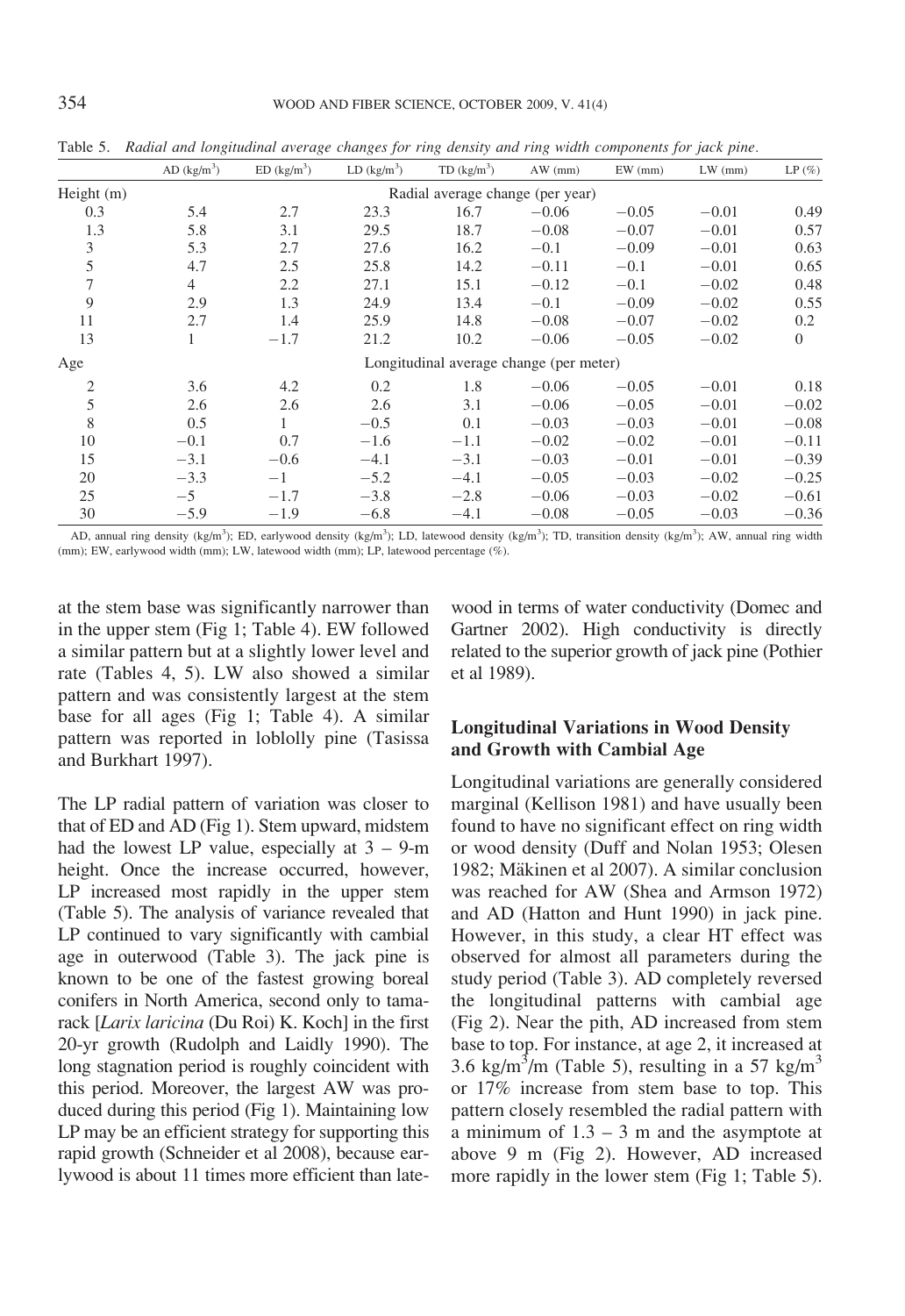

Figure 2. Longitudinal patterns of selected wood density and ring width components for annual ring, earlywood, and latewood for selected cambial ages. The arrow indicates the progress of cambial age.

After age 10, AD constantly decreased almost linearly from stem base to the top (Fig 2; Table 5). Megraw (1985) reported more or less constant AD above 5-m stem height up to 10 yr, whereas AD decreased in all other stem parts, including below the stem, for the same cambial age. In jack pine, Hatton and Hunt (1990) reported no difference in AD between juvenile wood in the lower stem and topwood, although their study was based on similar-aged and -sized jack pine trees as those in the present study and grown in Quebec. This discrepancy can be largely explained by the different analysis methods, because their comparison was based on average ages up to 28 yr.

Like the radial patterns, longitudinal ED patterns closely followed AD patterns. The LD pattern resembled the radial pattern, e.g., with a maximum at 7 m at age 4 (Fig 2). An approximately 94  $\text{kg/m}^3$  difference was found in the longitudinal direction between LD at 7-m height and 0.3 m at age 5 (Table 4). After age 10, however, the maximum point moved rapidly down to 1.3 m and remained farther outward (Fig 2), whereas LD decreased stem upward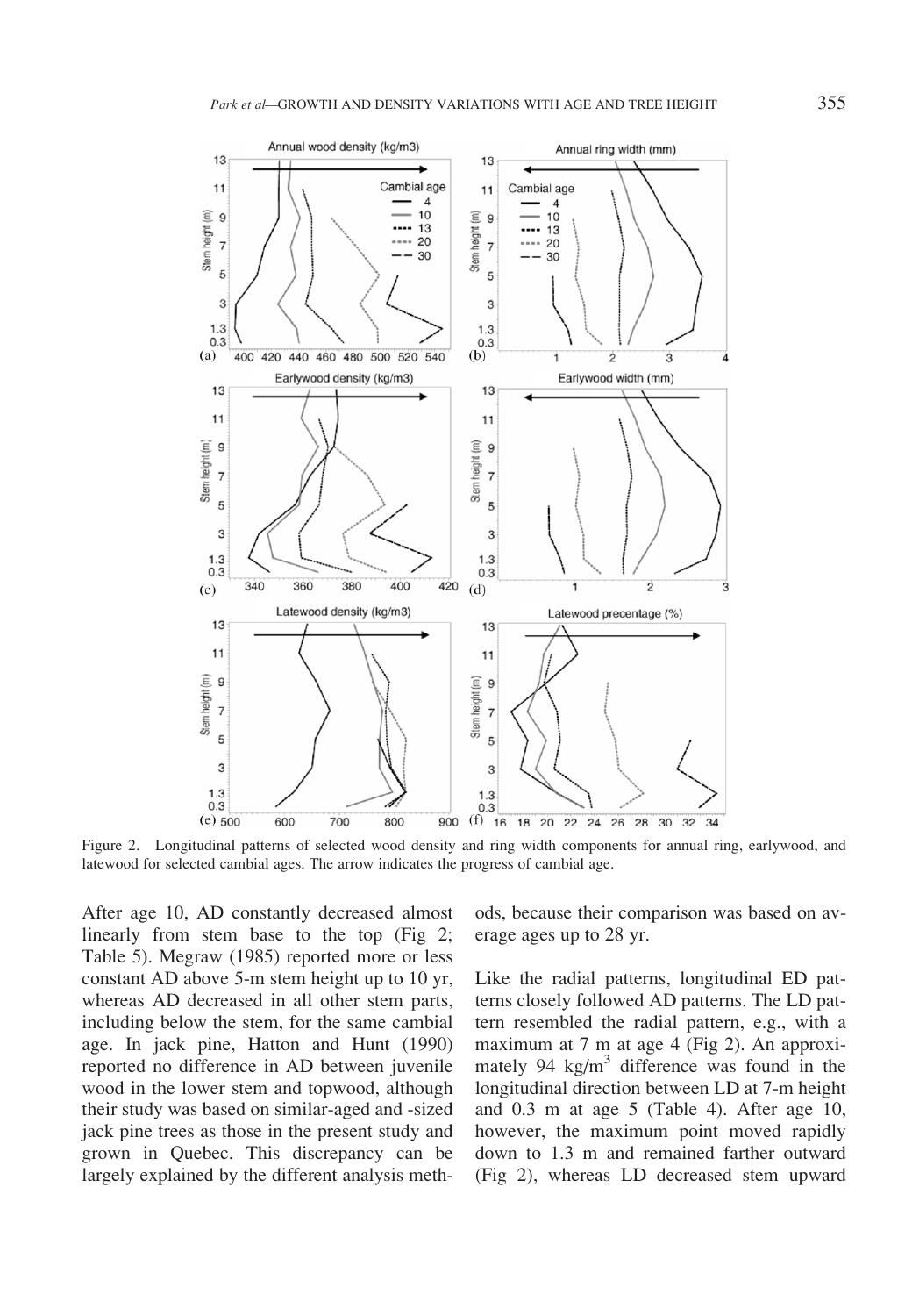at, e.g.,  $-6.6 \text{ kg/m}^3/\text{m}$  at age 30 (Table 5). TD followed a similar pattern.

AW generally decreased from 1.3 m to top (Table 5). However, there was a clear difference both before and after 13 yr. Before age 13, AW increased up to 5-m height and decreased thereafter (Fig 2). Multiple tests determined that AW for heights of  $1.3 - 9$  m was significantly larger than for stem extremities (Table 4). This initial increase of AW with stem height disappeared rapidly with cambial age such that AW decreased almost linearly from age 13. Up to 33% reduction was found from 5 m to the stem top at the juvenile–mature transition age (Table 4). Unlike AD, AW decreased most rapidly over 0.3 – 3 m, which explains the significant HT effect in the outerwood period (Table 2). A very similar pattern was found in loblolly pine (Tasissa and Burkhart 1997). By contrast, these systematic patterns are contradictory to what Duff and Nolan (1953) observed in red pine (Pinus resinosa Ait.) and Shea and Armson (1972) in jack pine. EW longitudinal variation closely followed that of AW, albeit less negatively (Fig 2; Table 5), as did LW but at a much lower rate (Table 5).

Interestingly, LP mirrored the longitudinal LD pattern with a minimum at 7 m at age 5 (Fig 2). With increasing age, LP showed a stronger tendency to decrease stem upward. A difference of 26% was found between 7 and 13 m at age 2 (Table 4).

The widely accepted view is that wood structure dynamics are dependent on cambial age as well as the hormonal and nutritional gradients from the active crown (Lindström 1996). However, this cannot explain the systematic changes found in corewood given that the wood in this region is always produced in the crown, the relative distance to the crown is constant for a given age, and the wood is at the same cambial age. Therefore, this theory is less likely to explain the high similarity between the two patterns, which we suggest is most likely from the intrinsic maturation characteristics of both the apical and lateral meristems. However, this high coordination disappeared rapidly with age. Recent tree physiological studies have indicated

that this genetically programmed maturation may not fully explain declining growth with age. Instead, the increasing dimension of the tree itself may be the main driving force for age-related decline as a result of increasing environmental restrictions in water transport, nutrition, and respiration (Binkley et al 2002). Although these physiological studies have gained in popularity, the understanding of the underlying mechanisms is far from complete (Ryan et al 2004). We may speculate here that increasing physiological limitations with increasing tree size, especially hydraulic restrictions, given that jack pine is known to be less sensitive to nutritional supply (Strong and Grigal 1987), could have caused the simultaneous decrease toward the tree top in earlywood.

In conclusion, apex maturity appears to have a strong influence on tree ring formation near the pith. After about 5 yr, however, this influence weakens rapidly as cambial maturation increasingly occurs under the influence of cyclophysis and physiological restrictions. This view is supported by the revised interpretation of Olesen (1982) that "the maturation processes of both the apical and lateral meristem have to be considered as well as the relationship between these." We add here the importance of environmental limitations because of ever-increasing tree size.

### **CONCLUSIONS**

This study showed that the average wood properties of jack pine obtained from the mediumproduction study sites in the Abitibi region are similar. Comparisons of longitudinal and radial patterns demonstrated that variations were mostly systematic for all studied ring parameters. Differences were shown in longitudinal variations for density parameters. At any given age in the corewood, density parameters generally increased with increasing stem height, but the opposite trend was found in outerwood. However, ring width parameters decreased with increasing stem height in both corewood and outerwood. Variations in earlywood ring parameters were greater than those in latewood.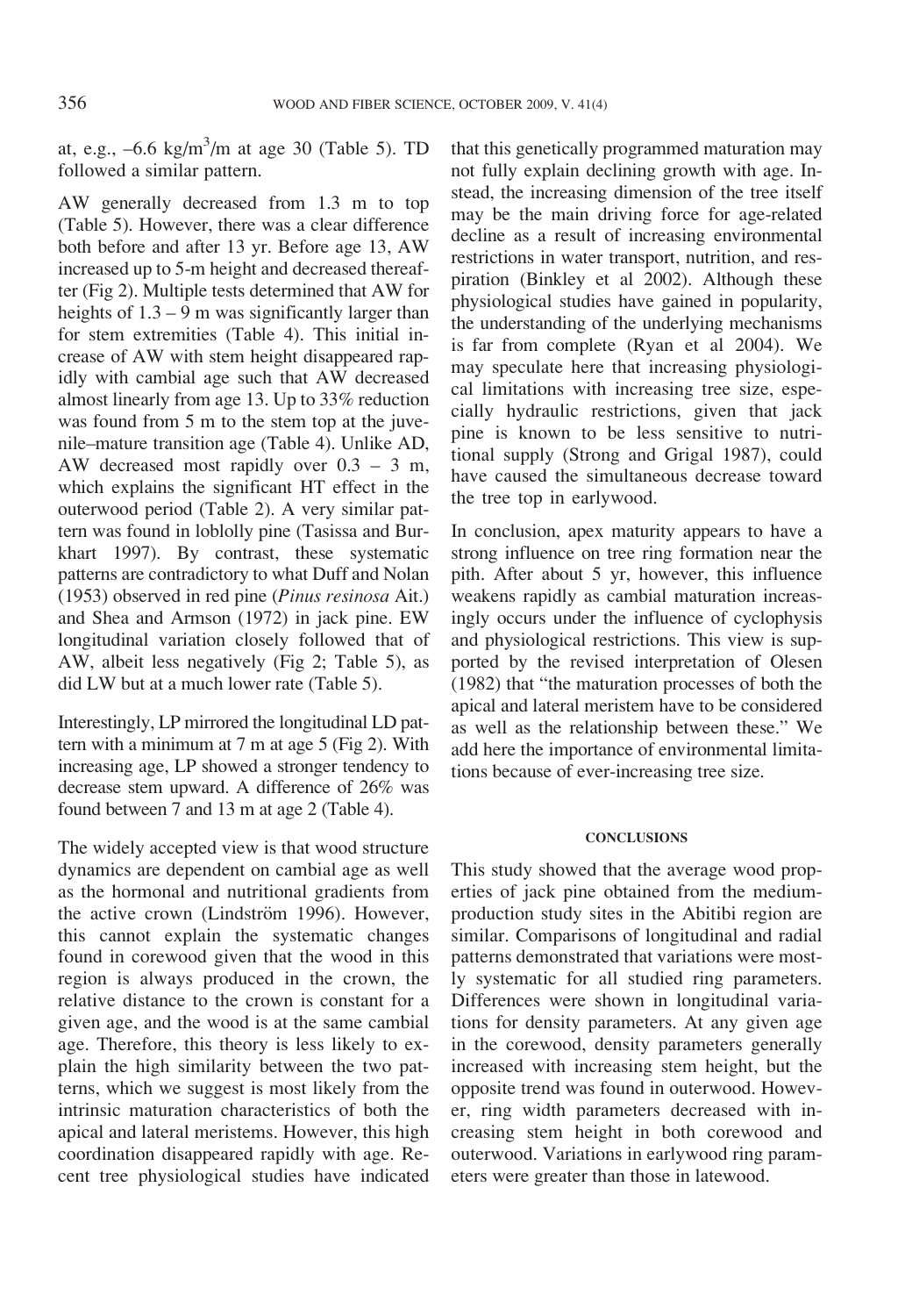### ACKNOWLEDGMENTS

The project was supported by the Canada Research Chair Program, the Ministère du Développement Economique et de l'Innovation du Québec (MDEIE), the Ministère des Resources Naturelles et de la Faune du Québec, and the NSERC-UQAT-UQAM Industrial Chair in Sustainable Forest Management. We thank Drs. Harri Mäkinen and Leif Nutto for valuable comments on earlier versions of this manuscript and Dr. Frank Grenon for stem analysis.

#### **REFERENCES**

- Abdel-Gadir AY, Krahmer RL, McKimmy MD (1993) Intra-ring variations in mature Douglas-fir trees from provenance plantations. Wood Fiber Sci 25:170 – 181.
- Alteyrac J, Zhang SY, Cloutier A, Ruel JC (2005) Influence of stand density on ring width and wood density at different sampling height in black spruce [Picea mariana (Mill.) B.S.P.]. Wood Fiber Sci 37:83 – 94.
- Barbour RJ, Fayle DCF, Chauret G, Cook J, Karsh MB, Ran S (1994) Breast-height relative density and radial growth in mature jack pine (Pinus banksiana) for 38 years after thinning. Can J Res 24:2439 – 2447.
- Béland M, Bergeron Y (1996) Height growth of jack pine (Pinus banksiana) in relation to site types in boreal forests of Abitibi, Quebec. Can J Res 26:2170 – 2179.
- Bendtsen BA (1978). Properties of wood from improved and intensively managed trees. For Prod J 28:61 – 72.
- Binkley D, Stape JL, Ryan MG, Barnard HR, Fownes J (2002) Age-related decline in forest ecosystem growth: An individual-tree, stand-structure hypothesis. Ecosystems (NY, Print) 5:58 – 67.
- Burdon RD, Kibblewhite RP, Walker JCF, Megraw RA, Evans R, Cown DJ (2004) Juvenile versus mature wood: A new concept, orthogonal to corewood versus outerwood, with special reference to Pinus radiata and P. taeda. Forest Sci 50:399 – 415.
- Carmean WH (1972) Site index curves for upland oaks in the central states. Forest Sci 18:102 – 120.
- Dodd RS, Walker NK (1988) Cyclophytic effects on wood structure in Pinus radiata D. Don. I. Densitometry and grain angle. Can J For Res 18:409 – 412.
- Domec JC, Gartner BL (2002) How do water transport and water storage differ in coniferous earlywood and latewood? J Exp Bot 53:2369 – 2379.
- Duff GH, Nolan NJ (1953) Growth and morphogenesis in the Canadian forest species I. The control of cambial and apical activity in Pinus resinosa Ait. Can J Bot 31:471 – 513.
- Gartner BL, North EM, Johnson GR, Singleton R (2002) Effects of live crown on vertical patterns of wood density and growth in Douglas-fir. Can J Res 32:439 – 447.
- Hatton JW, Hunt K (1990) Chemical properties of juvenile and mature wood from second-growth jack pine. Pages 17 – 32 in 1990 Pulping conference proceedings. Tappi, Toronto, ON, Canada.
- Holmes RL (1983) Computer-assisted quality control in tree-ring dating and measurement. Tree-ring Bulletin  $43:69 - 75.$
- Jozsa LA, Brix H (1989) The effects of fertilization and thinning on wood quality of a 24-year-old Douglas-fir stand. Can J Res 19:1137 – 1145.
- Jozsa LA, Middleton GR (1994) A discussion of wood quality attributes and their practical implications. Pages 1 – 42. Forintek Canada Corp, Vancouver, Canada.
- Jyske T, Mäkinen H, Saranpää P (2008) Wood density within Norway spruce stems. Silva Fennica 42:439 – 455.
- Kang KY, Zhang SY, Mansfield SD (2004) The effects of initial spacing on wood density, fibre and pulp properties in jack pine (Pinus banksiana Lamb.). Holzforschung 58:455 – 463.
- Kellison RC (1981) Characteristics affecting quality of timber from plantations, their determination and scope for modification. Pages 77 – 88 in Proc Division 5, 17th IUFRO World Congress, Kyoto, Japan.
- Kennedy RW (1995) Coniferous wood quality in the future: Concerns and strategies. Wood Sci Technol 29:321 – 338.
- Koga S, Zhang SY (2004) Inter-tree and intra-tree variations in ring width and wood density components in balsam fir (Abies balsamea). Wood Sci Technol 38:149 – 162.
- Koubaa A, Isabel N, Zhang S, Beaulieu J, Bousquet J (2005) Transition from juvenile to mature wood in black spruce [Picea mariana (Mill.) B.S.P.]. Wood Fiber Sci  $37:445 - 455$ .
- Koubaa A, Zhang SY, Makni S (2002) Defining the transition from early wood to latewood in black spruce based on intra-ring wood density profiles from X-ray densitometry. Ann For Sci 59:511 – 518.
- Lindström H (1996) Basic density in Norway spruce. Part I. A literature review. Wood Fiber Sci 28:15 – 27.
- Littell RC, Milliken GA, Stroup WW, Wolfinger RD, Schabenberger O (2006) SAS for mixed models. 780. SAS Institute Inc, Cary, NC.
- Mäkinen H, Jaakkola T, Piispanen R, Saranpää P (2007) Predicting wood and tracheid properties of Norway spruce. For Ecol Mgmt 241:175 – 188.
- Megraw RA (1985) Wood quality factors in Loblolly pine: The influence of tree age, position in tree and cultural practice on wood specific gravity, fiber length, and fibril angle. Page 88. Technical Association of the Pulp and Paper Industry (TAPPI) Press, Athens, GA.
- Mellerowicz EJ, Riding RT, Greenwood MS (1995) Nuclear and cytoplasmic changes associated with maturation in the vascular cambium of Larix laricina. Tree Physiol 15:443 – 449.
- Molteberg D, Høibø O (2007) Modelling of wood density and fibre dimensions in mature Norway spruce. Can J Res 37:1373 – 1389.